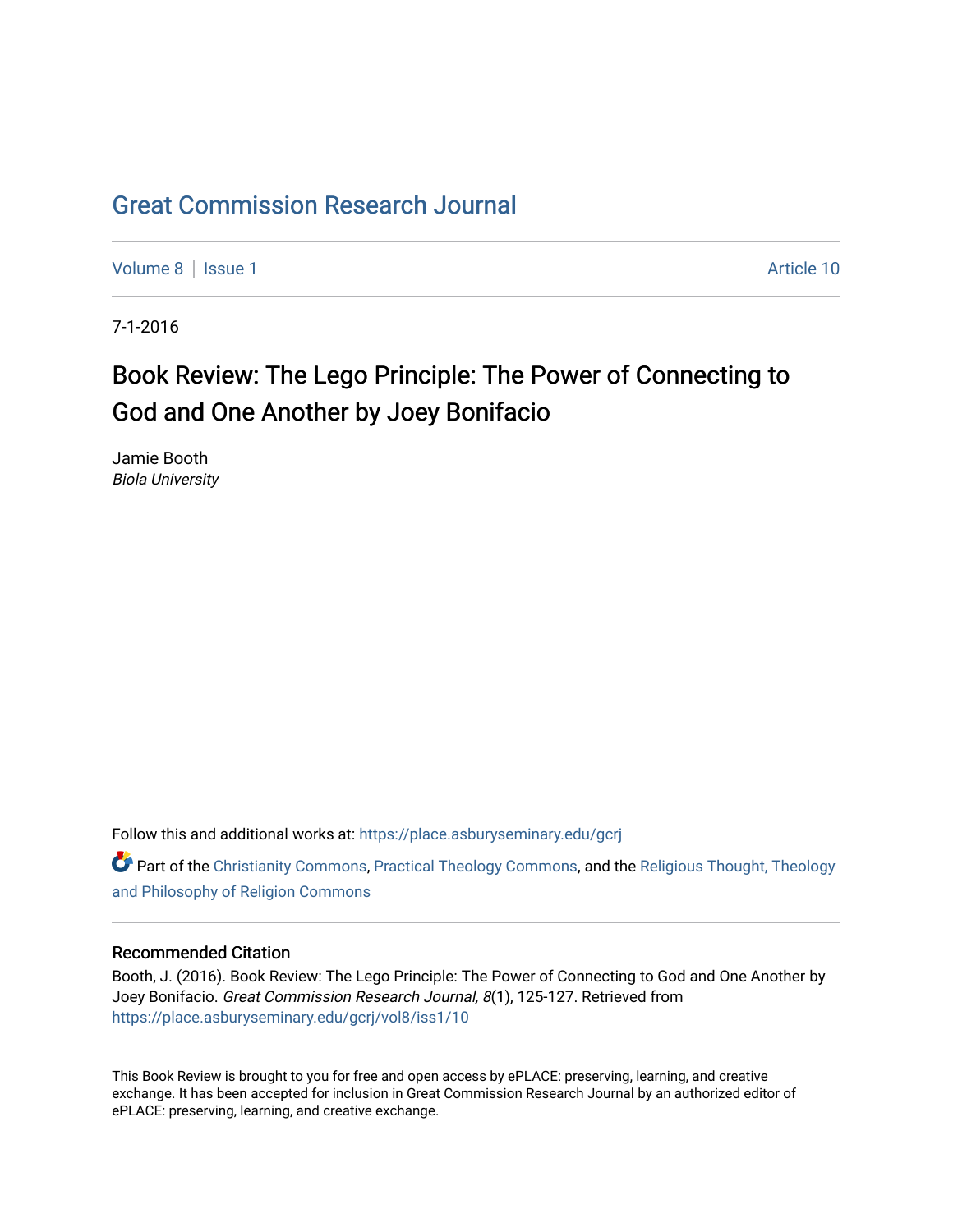Bonifacio, Joey. *The Lego Principle: The Power of Connecting to God and One Another. Lake Mary,* FL: Charisma House, 2012. 220 pp. \$14.99.

Reviewed by Jamie Booth. Booth earned a B.A. in Bible from Central Bible College in Springfield, Missouri, and an M.Div. from Gordon-Conwell Theological Seminary in South Hamilton, Massachusetts. Currently, he is pursuing a Doctor of Ministry degree from Talbot School of Theology, La Mirada, California. Booth serves as the Executive Pastor of Calvary Christian Church, Lynnfield, Massachusetts.

*The Lego Principle* is about connection. Using the example of Legos, the children's toys, Joey Bonifacio explains the power of Christ followers connecting both to God and to other believers. Just as a Lego connects to other Legos above and below it, so, too, are we to connect to both God above and others around us. Bonifacio purposes that this connection to both God and others is the mark of true discipleship, resulting in genuine church growth. The idea of connection leading to discipleship and church growth is something that Bonifacio has seen firsthand. His church grew from 165 students in 1984 to over 72,000 members meeting in 15 church locations today in Metro Manila, Philippines.

Drawing on the experience of his own church's growth, Bonifacio demonstrates the importance of connecting to God and people through the three main sections of his book. The first section of the book defines and outlines what discipleship looks like from this perspective of connection. Joey maintains that discipleship is not about classes or events but about relationship. He shares, "Christians commonly say, 'Christianity is not a religion, it is a relationship,' and yet all too often behave otherwise. Just like LEGO bricks, our life is about connecting to the top with God and connecting with others" (13). He shares that churches miss the mark of true discipleship by focusing on getting people into classes, events, and programs of the church, rather than into deep relationship with God and others.

Further, Bonifacio describes discipleship through relationship as the main priority of the church. He states that many churches fail to create disciples because they only make discipleship a part of what they do, rather than making it the sole focus. Bonifacio states, "As coffee is to 7-Eleven, so often is discipleship to churches. They take it on as part of their purpose and not *the* reason for their existence. I have found that churches tend to place discipleship on their shelves the way 7-Eleven has only an area in their stores for coffee" (23). For Bonifacio, discipleship and getting people connected into growing relationship is not just one thing that the church should be doing; rather, it should be its primary focus.

The second section of *The Lego Principle* covers how relationship with God and with people is built. Bonifacio believes there are four key building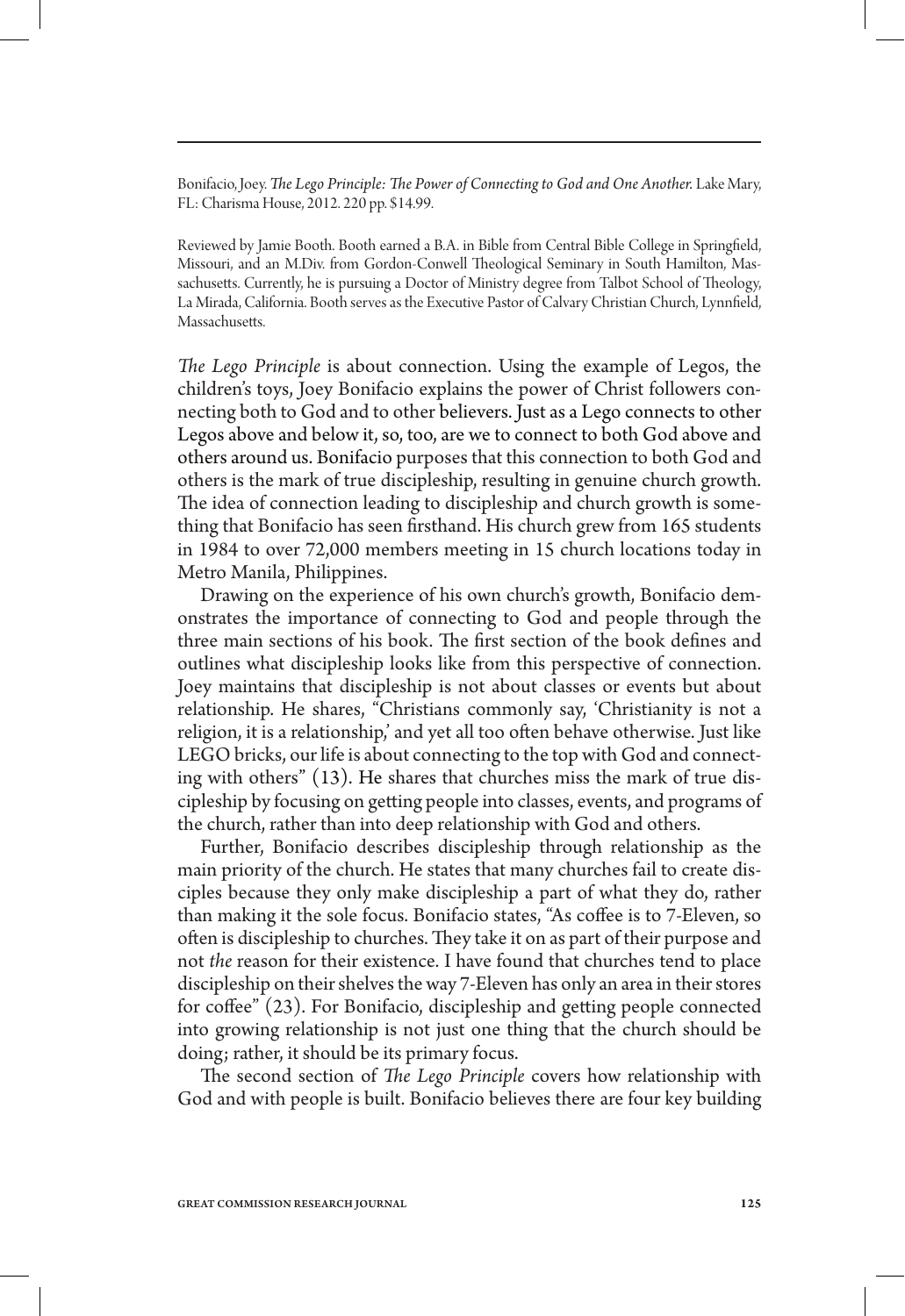blocks to relationship, which include trust, love, forgiveness and communication. These four are important because "trust is the foundation of relationships; love is the motive; and forgiveness is what resets, reboots, and restores them, communication is the process by which relationships thrive and grow" (104). He contends that all relationships look different, but these four building blocks are necessary whether we are talking about our relationships with our children, parents, spouse, friends, or God.

The final section of *The Lego Principle* concerns values. He shares, "You may be wondering why I'd want to dedicate an entire section of a book on discipleship to the subject of values. The answer is quite simple—because values are about the heart" (122). What we value shapes us as believers and as a church. Our values then, according to Bonifacio, should be God (chapter 9), people (chapter 10), Jesus (chapter 11), ministry (chapter 12), and every day (chapter 13). If we value these things, we will grow as followers of Christ; however, if we put other things such as "comfort and convenience, money and material things over our relationship with God and people, nothing much will change" (123).

The *Lego Principle* is an insightful and helpful book. Bonifacio's aim throughout *The Lego Principle* is to show that discipleship through relationship "is God's strategy for transforming the world," and he accomplishes this goal (19). First, Bonifacio demonstrates the power of relationship on the individual person. Quoting Francis Frangipane, Bonifacio says, "While the doctrines of Christianity can be taught, Christlikeness can only be inspired" (10). To grow in holiness, we need more than knowledge of God; we need relationship with him and with others to sharpen us and point us to greater holiness. Classes and events are great for informing us, but relationship and example are needed as "man's capacity to know what is right and wrong does not automatically translate to an ability to live rightly" (57). The challenge is that the church has become so class- and program-driven that many people are going through the motions doing church (i.e., classes, services, etc.), rather than being inspired toward Christlikeness. Churches would do well to listen and learn from Bonifacio's warning here.

Bonifacio further explains that people's lives will not change without this genuine connection by looking at the book of Genesis and the story of Adam and Eve. Bonifacio shares that a consequence of the fall was brokenness of relationship that led to "fear ('I was afraid'), insecurity ('because I was naked'), and cover-up ('so I hid')" (50). He rightly contends that fear, insecurity, and guilt are emotional issues that cannot be corrected simply with education. Bonifacio adequately demonstrates these consequences of the fall can only be overcome with the love, acceptance, and the relationship he discusses throughout the book.

Bonifacio explains that once we are reconnected with God and the issues of fear, insecurity, and shame are addressed, our lives should begin to radically transform. As we are connected to Christ in relationship, our